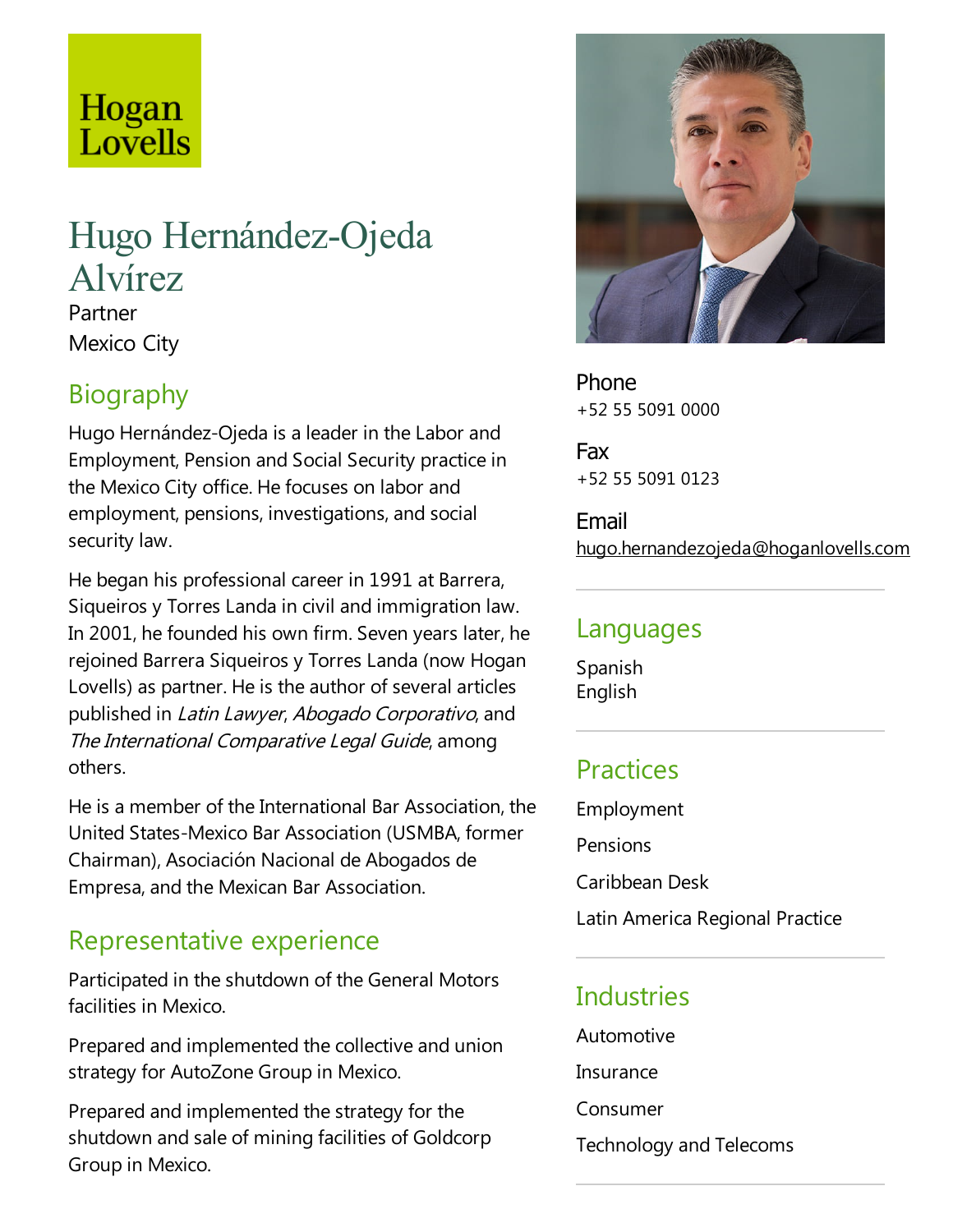Prepared and implemented the transfer of employees and standardization of benefits of ACE Insurance in Mexico due to the acquisition of ABA Group.

Prepared and coordinated the transfer of employees and standardization of benefits of International Paper in Mexico.

Prepared and coordinated the transfer of employees and standardization of benefits of PeopleSoft in Mexico.

Prepared and coordinated the transfer of employees and standardization of benefits of Grupo Danone in Mexico.

Preparation and implementation of various labor restructuring projects for Ford Motor Company México.

Representation of Iberia Aerolineas de España in union negotiations and implementation of various projects.

Preparation and implementation of various strategies for Gig Economy companies.

#### Awards and rankings

- Labour, Latin Lawyer 250, 2015-2021
- Band 2 Labour & Employment, Chambers and Partners Latin America, 2015-2021
- Labour and Employment, The Legal 500 Latin America, 2018-2021
- Labor and Employment Law, The Best Lawyers in Mexico, 2017
- Labour & Employment, Who's Who Legal, 2018-2021
- LACCA Approved: Labour, Latin American Corporate Counsel Association (LACCA), 2013-2016, 2018- 2021
- Up-and-Coming Individuals, Mexico, Labour  $\&$ Employment, Chambers and Partners, 2010-2011
- Labor, Who's Who Legal Mexico, 2011-2012, 2016-2021
- **Management Labor and Employment, Who's Who** Legal Mexico, 2013

#### Areas of focus

Business critical restructuring: pension issues

- Buy-ins and Buy-outs
- Data Protection

Corporate Group Structures

Company Formation

Fashion and Luxury Brands

Retail and Consumer Goods

Food and Beverages

Defined Contribution Schemes

### Education and admissions

## Education

AD 2 Graduate, IPADE Business School, 2021

Law Degree, Universidad Anáhuac del Sur, 1995

## Memberships

Member, Mexican Bar Association (Barra Mexicana Colegio de Abogados)

Member, Asociación Nacional de Abogados de Empresa, Colegio de Abogados (ANADE)

Member, the International Bar Association (IBA)

Chair,Executive Board of the United States - Mexico Bar Association (USMBA)

Member of the Claustro de Maestros in the Master of Labor Law at the Universidad Panamericana